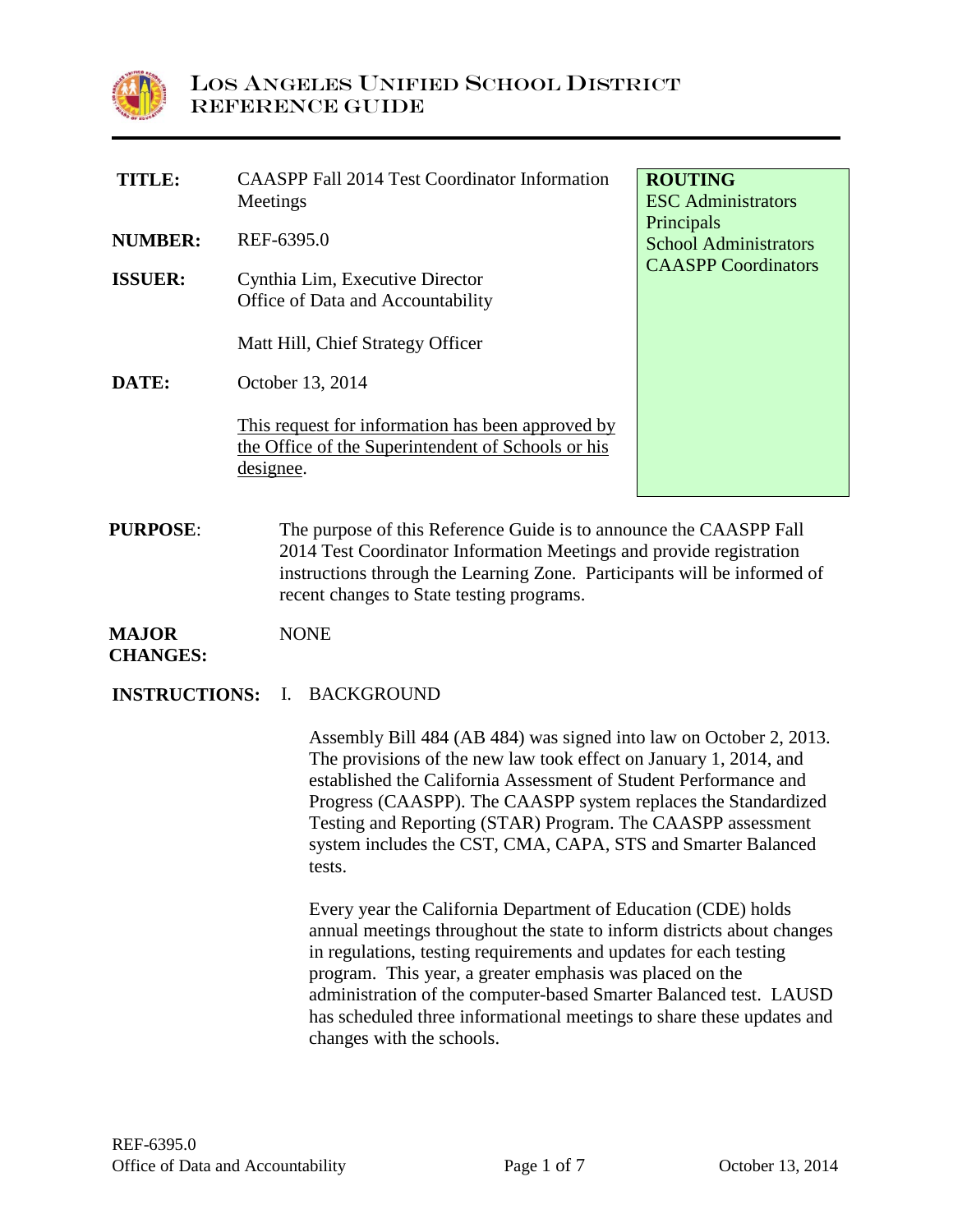

The District will conduct additional face-to-face and online meetings to inform schools of state assessment program updates or resources released by the California Department of Education. Meeting information will be posted as soon as dates, times, locations and registration procedures are confirmed.

# II. CAASPP FALL 2014 TEST COORDINATOR INFORMATION MEETING

Three CAASPP informational meetings have been scheduled. Principals or their designees, CAASPP Coordinators and Technology Coordinators must register in the Learning Zone to attend one of the meetings.

The following information will be provided at the CAASPP Fall 2014 Test Coordinator Information Meeting:

A.CAASPP 2014 – 15

- Overview and updates of the CAASPP assessments
- Coordinator roles and responsibilities
- Test Security

## B. SMARTER BALANCED TEST 2014 – 15

- Accessibility and Accommodations
- Testing device requirements
- Practice and Training tests
- Smarter Balanced Interim Assessments
- Data Readiness
- Timeline and scheduling
- Digital Library
- Coordinator resources
- Smarter Balanced general information
- MiSiS
- Learning Zone
- Principal's Portal
- CALPADS

## III. REQUIRED ONLINE REGISTRATION PROCEDURES

Principals or their designee, CAASPP Coordinators, and Technology Coordinators/Designees are required to self-register to attend one of the CAASPP Fall 2014 Test Coordinator Information Meetings listed on the following page.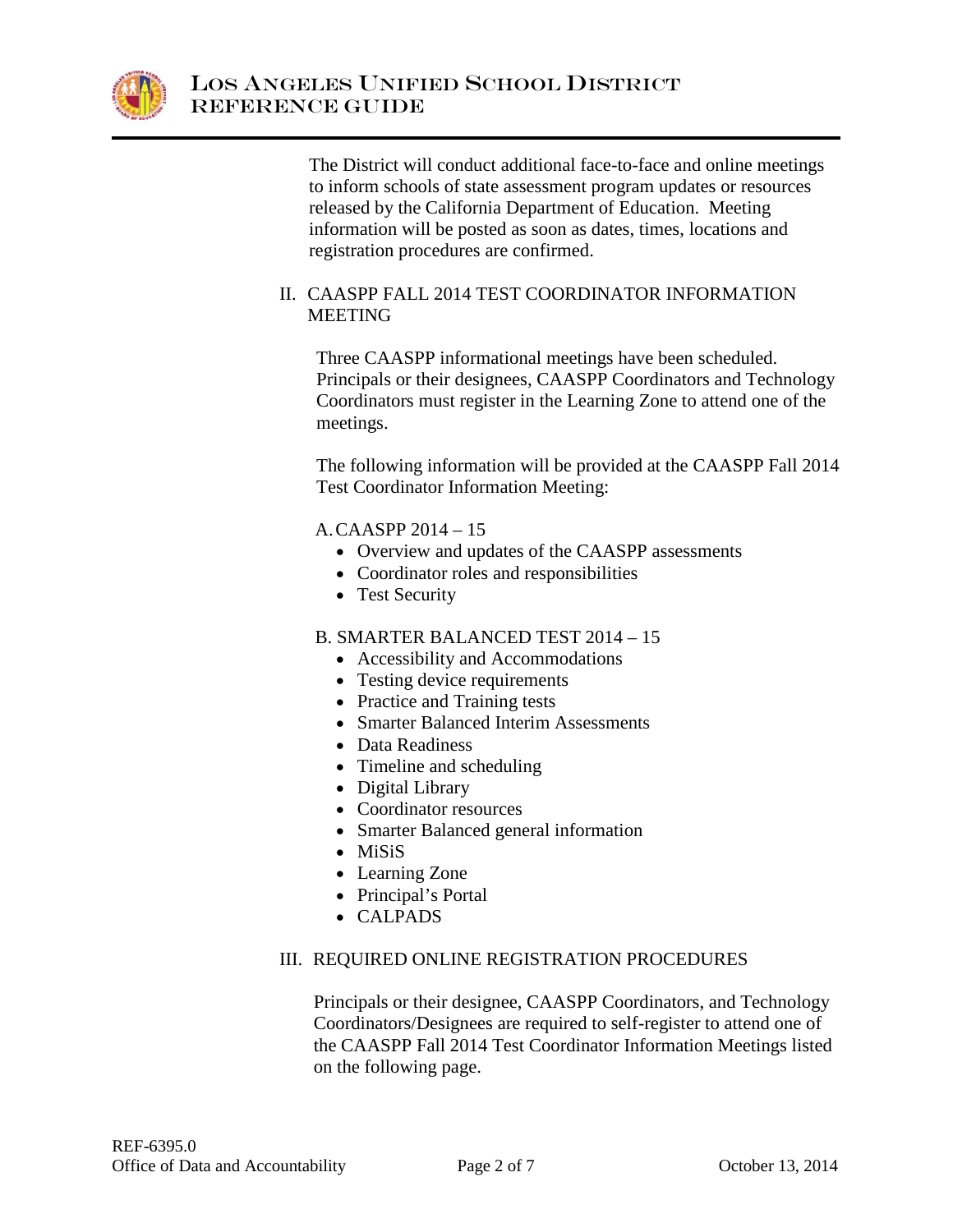

Participants will be required to download and print PowerPoint materials prior to attending the face-to-face meeting. The PowerPoint materials will not be available at the meeting site. The presentation materials will be posted the morning of the meeting at the Student Testing Branch website at [http://achieve.lausd.net/testing.](http://achieve.lausd.net/testing)

The following chart outlines the registration information and the faceto-face meeting dates and due dates.

| <b>CAASPP Fall 2014 Test Coordinator Information Meetings</b> |                                                                                 |                                                                                                       |  |
|---------------------------------------------------------------|---------------------------------------------------------------------------------|-------------------------------------------------------------------------------------------------------|--|
| Date and Time                                                 | Location                                                                        | Registration/Access                                                                                   |  |
| Monday,<br>October 20<br>$1:30-4:00$ P.M.                     | Cochran MS<br>Auditorium<br>4060 Cochran Vista<br>L.A., 90019                   | Self-registration is required<br>for all participants through<br>the Learning Zone by<br>October 19th |  |
| Wednesday,<br>October 22<br>1:30-4:00 P.M.                    | Reseda HS-<br>Auditorium<br>18230 Kittridge St.<br>Reseda, 91335                | Self-registration is required<br>for all participants through<br>the Learning Zone by<br>October 21st |  |
| Thursday,<br>October 23<br>1:30-4:00 P.M.                     | <b>Bret Harte MS-</b><br>Auditorium<br>9301 S. Hoover St.<br>Los Angeles, 90044 | Self-registration is required<br>for all participants through<br>the Learning Zone by<br>October 22nd |  |

Once registration is completed, an automatic registration confirmation email with instructions will be sent to participants' LAUSD email inbox. The email will contain the meeting information. Use the following steps to register:

- 1. Log onto the Learning Zone system by using your LAUSD Single Sign-On information.
- 2. Follow steps in the chart below. Click on the links that appear in quotations.
- 3. Once registration is completed, you will automatically receive an email confirmation with instructions.
- 4. Save your email confirmation for important meeting information.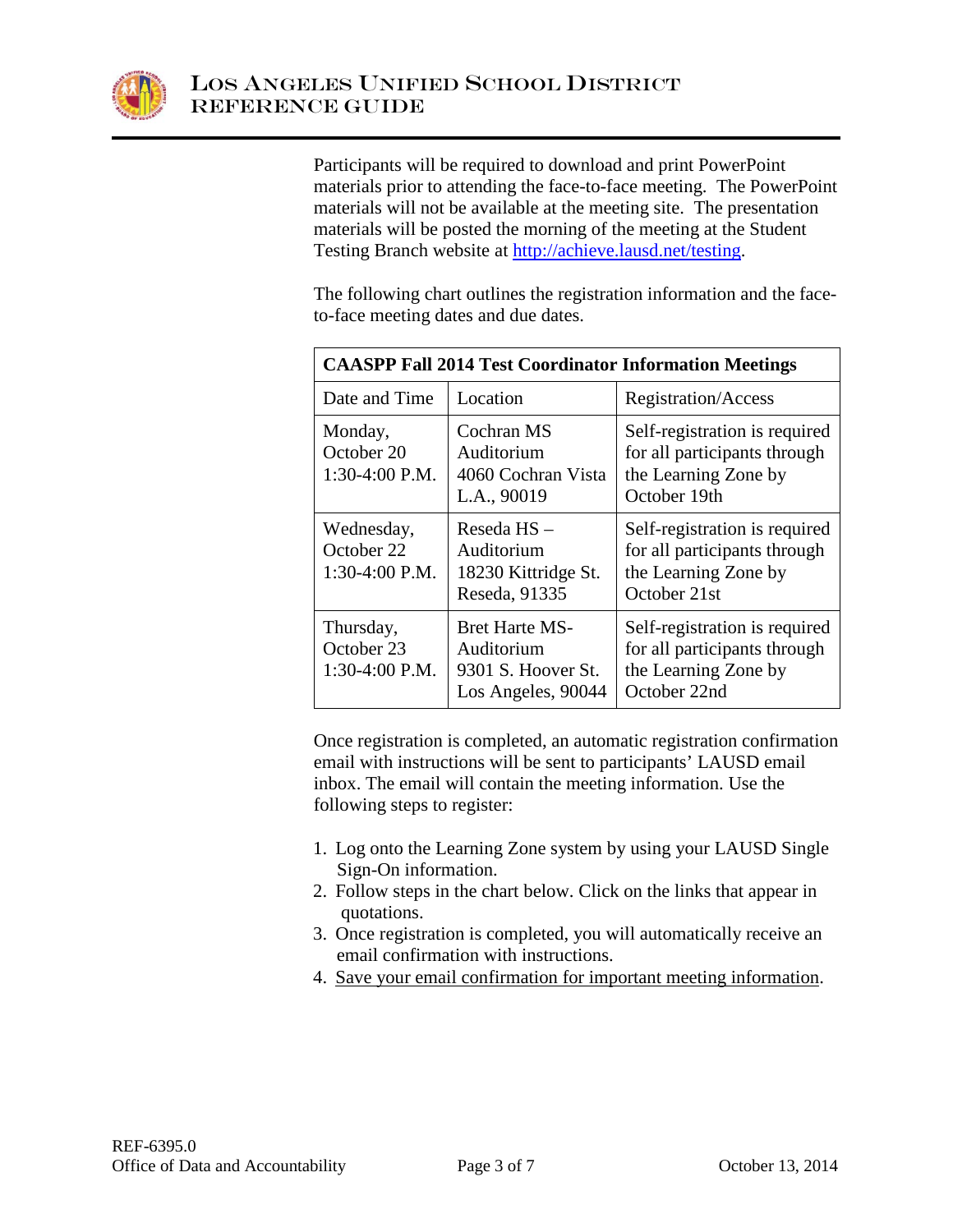

# **Self Registration Procedures for CAASPP Fall 2014 Test Coordinator Information Meetings**

- 1. Log in to Learning Zone at [http://lz.lausd.net](http://lz.lausd.net/)
- 2. From the Home Page click on the "Courses" tab
- 3. Click "Class Offerings"
- 4. In the "Program" drop menu
- 5. Select "Student Testing Unit"
- 6. Click the "Search" box
- 7. Click on the class "CAASPP Fall 2014 MEETING"
- 8. Select location (Cochran, Reseda or Harte)
- 9. Click "Enroll Now"
- 10. Click "Confirm"

#### **RELATED RESOURCES** • REF-6299.0, 2014-2015 *State, Local, and National Mandated Testing Calendars*, dated May 27, 2014

- Student Testing Branch Web-page:<http://achieve.lausd.net/testing>
- **ASSISTANCE** For assistance or further information, please contact the Student Testing Branch, at (213) 241-4104.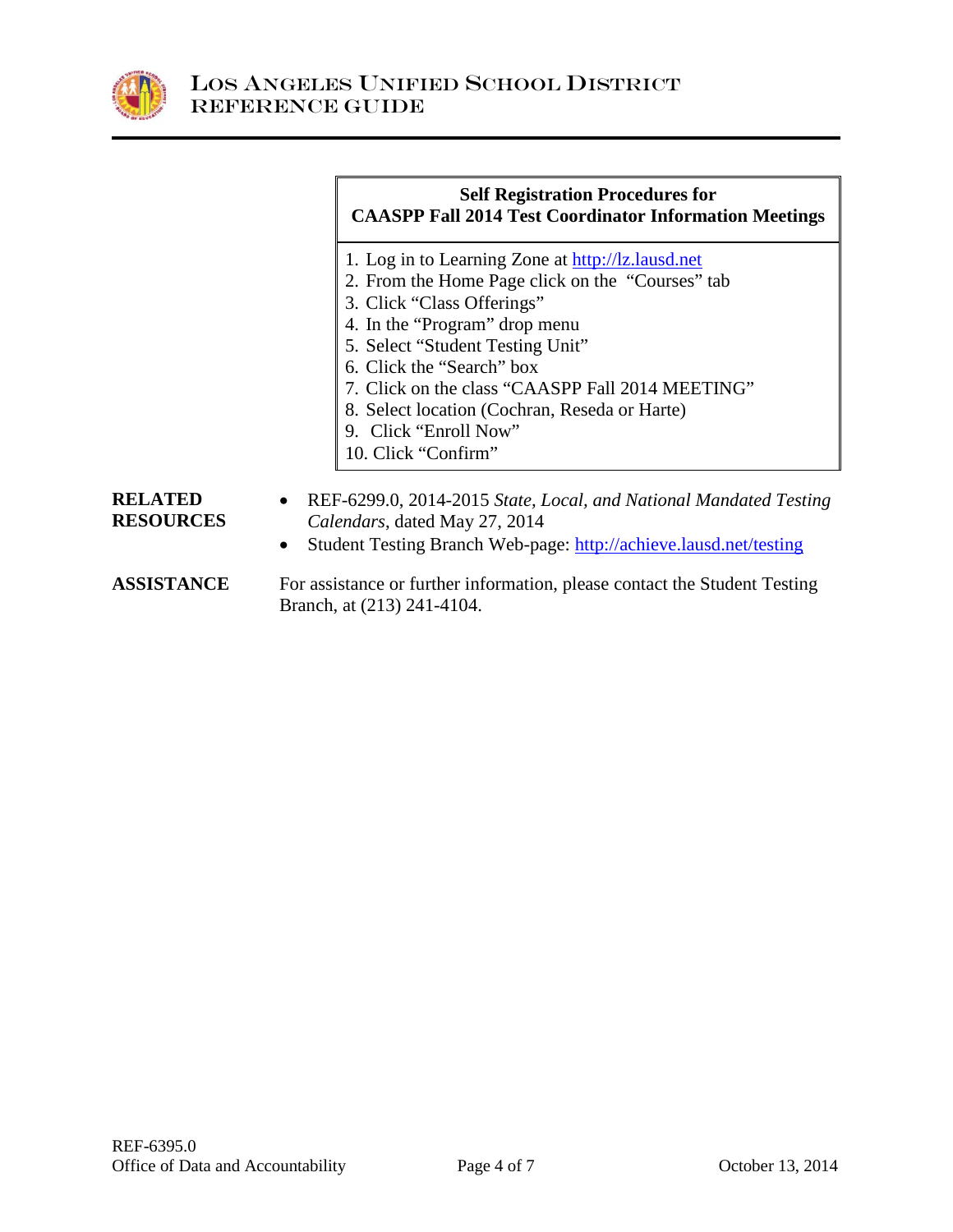

# ATTACHMENT A

# Directions and Parking Information

CAASPP Fall 2014 Test Coordinator Information Meeting

**Monday, October 20, 2014**

Cochran Middle School Auditorium 4066 17th Street (Also known as Cochran Vista) Los Angeles, CA 90019

 $1:30 - 4:00$  P.M.

Directions to Cochran Middle School:

• Intersection of Santa Monica Freeway and Crenshaw Blvd; north on Crenshaw Blvd. to Washington Blvd; right (east) one block to Bronson Ave; left (north) one block.

Parking Information:

- On-site parking provided.
- Enter playground parking on  $18<sup>th</sup>$  Street.
- Park only in the designated area assigned to participants.

#### REMINDER:

- Present confirmation email at registration table.
- Testing meeting handouts will not be available at the meeting.
- All participants are required to print the PowerPoint slide presentation before attending the meeting.
- Handouts can be accessed by going to [www.lausd.net.](http://www.lausd.net/) Click on *Offices*, and then click on *Student Testing Branch.*

Please call the Student Testing Branch at, (213) 241-4104 for further assistance.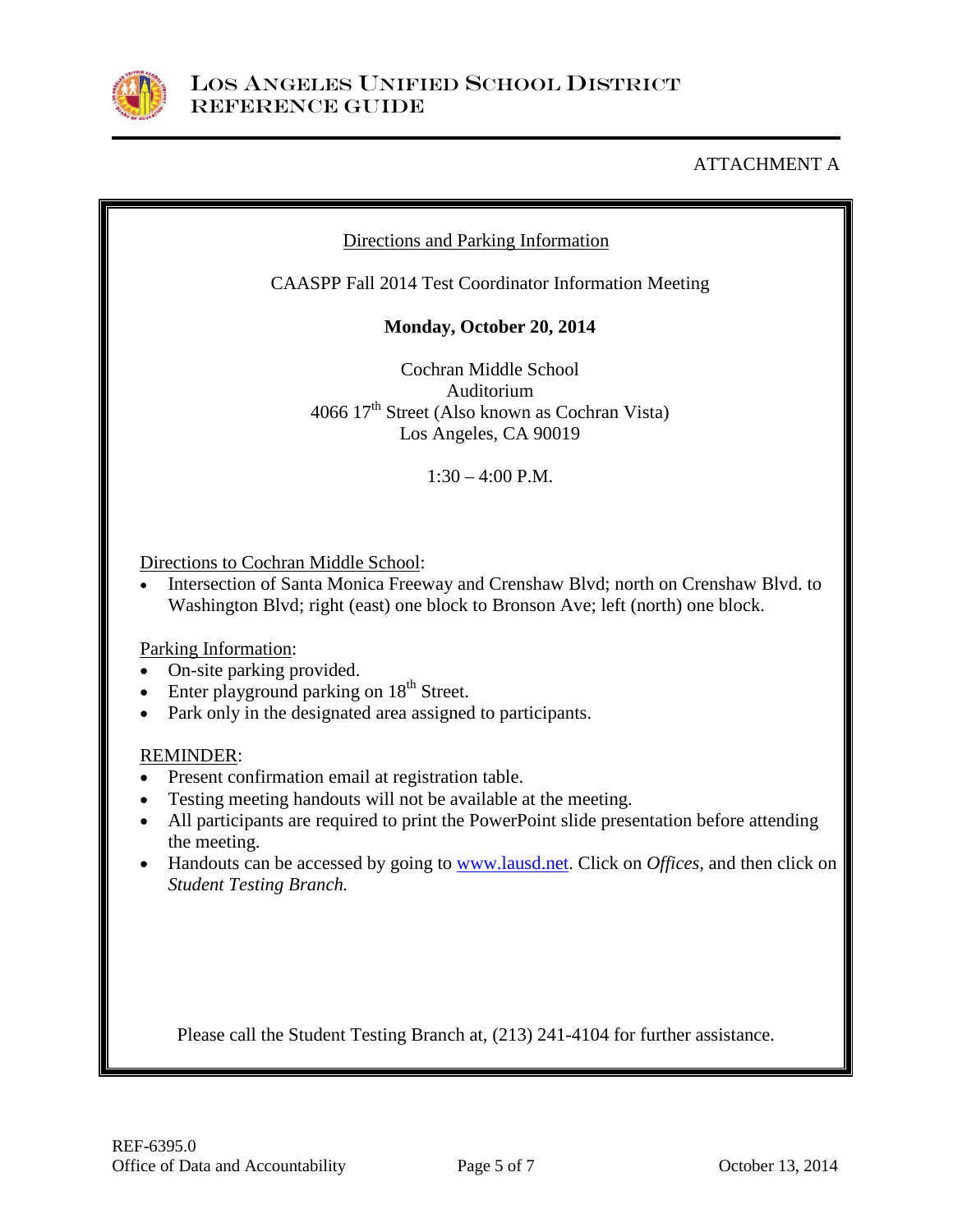

# ATTACHMENT B

# Directions and Parking Information

CAASPP Fall 2014 Test Coordinator Information Meeting

## **Wednesday, October 22, 2014**

Reseda High School Auditorium 18230 Kittridge Street Reseda, CA 91335

 $1:30 - 4:00$  P.M.

Directions to Reseda High School:

• Intersection of Victory Blvd and Lindley Ave; north on Lindley Ave 3/10 mile to Kittridge St; left (west) one long block.

Parking Information:

- On-site and street parking available
- Enter stadium parking lot on Lindley Street, just north of Victory Blvd.
- Park only in the designated area assigned to participants.

#### REMINDER:

- Present confirmation email at registration table.
- Testing meeting handouts will not be available at the meeting.
- All participants are required to print the PowerPoint slide presentation before attending the meeting.
- Handouts can be accessed by going to [www.lausd.net.](http://www.lausd.net/) Click on *Offices*, and then click on *Student Testing Branch*.

Please call the Student Testing Branch at, (213) 241-4104 for further assistance.